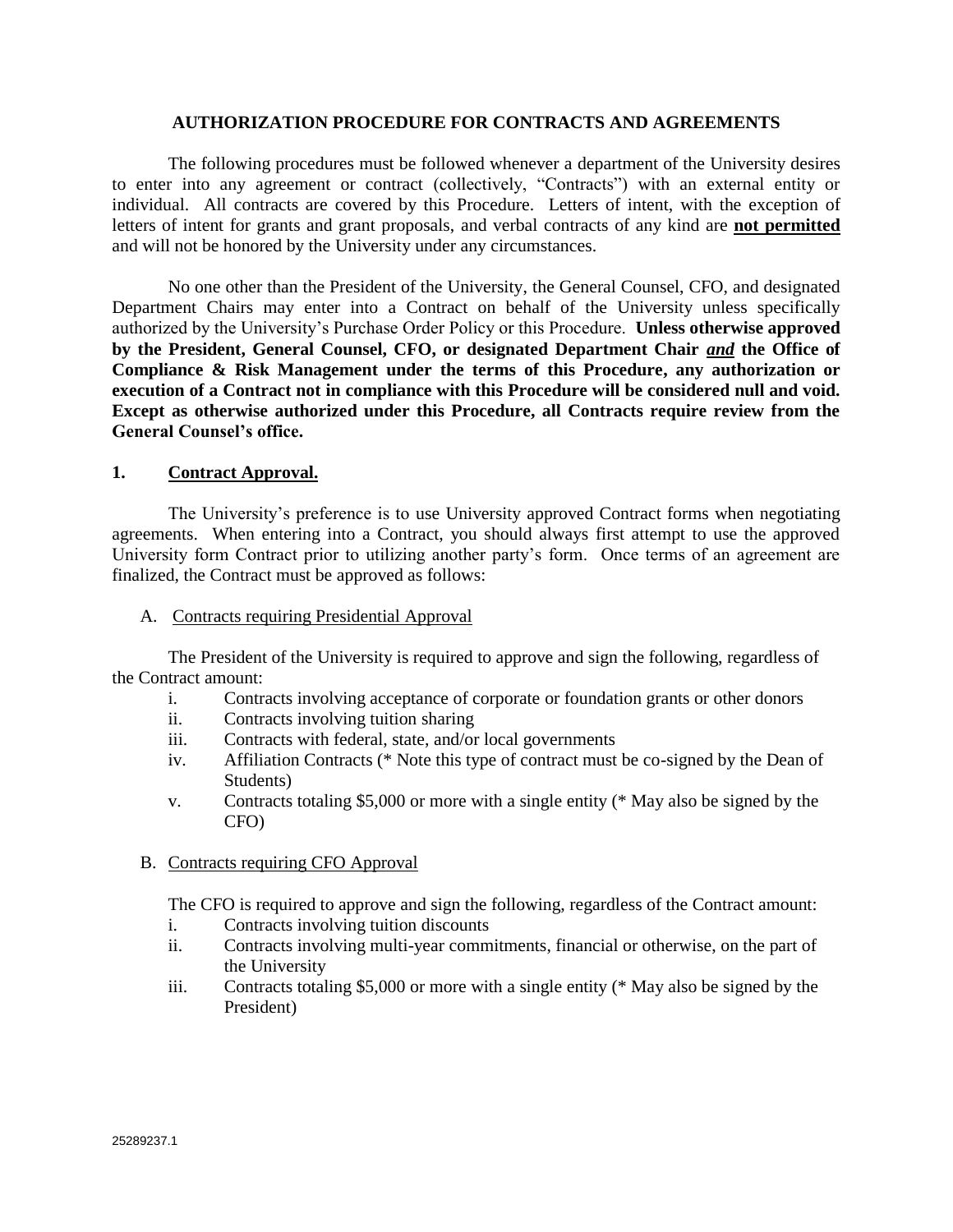## C. Risk Management

Notwithstanding the above authorizations, any Contract containing "Indemnification", "Limitation of Liability", "Hold Harmless", "Assumption of Risk", or other provisions attempting to potentially impose liability upon the University for such things as personal injury, property damage, or the misconduct of other parties as well as provisions limiting the liability of the counterparty must be reviewed in advance by the Vice President Compliance, Risk, and Legal Affairs/General Counsel ("General Counsel") and appropriate risk management specialists coordinated and secured only through the Office of Compliance & Risk Management. This review must occur regardless of the Contract dollar amount. Final authorization will be dependent upon type of Contract but must be signed by a corporate officer, i.e. President, Treasurer, or Secretary of the corporation.

# D.Other Contracts

Unless otherwise requiring approval as set forth above, authorization of other Contracts including, but not limited to, the purchase of equipment, leases, professional consulting and services, entertainment, advertising, printing, and/or maintenance and repair services, can be authorized for a one year term as follows:

- i. The approval of the Department Chair is required for Contracts totaling \$0 to \$499 with a single entity
- ii. The approvals of the Department Chair and the administrative officer are required for Contracts totaling \$500 to \$4999 with a single entity

**If a Contract is between the University and an individual, a Professional Services Contract, available from Fiscal Operations, must be completed and submitted with a purchase order. Ordinarily, Professional Services Contracts do not have to accompany Contracts that are issued in the name of a company or other entity. The appropriate documentation will be determined by the Controller.**

# **2. Terms Review.**

## A. Contract Terms

While we understand every Contract negotiation is different, the University has preferred terms.

- i. Mutual indemnification- Indemnification is when one party agrees to hold harmless and defend another party against certain claims. You should always attempt to negotiate indemnification for the University for third party claims against the University arising out of the other party's breach of the terms of the Contract, as well as negligent and willful misconduct of the other party or its agents.Mutual indemnification agreements are acceptable, but indemnification only to the benefit of the other party is not an acceptable term, and Contracts with this language will not be approved.
- ii. Limitation of Liability- A limitation of liability term attempts to limit the recovery a party can get under a contract. The University requires you to negotiate to limit its liability under a Contract to the value of the Contract itself. Any limits outside of these parameters, must be agreed to by Risk Management and the General Counsel. The